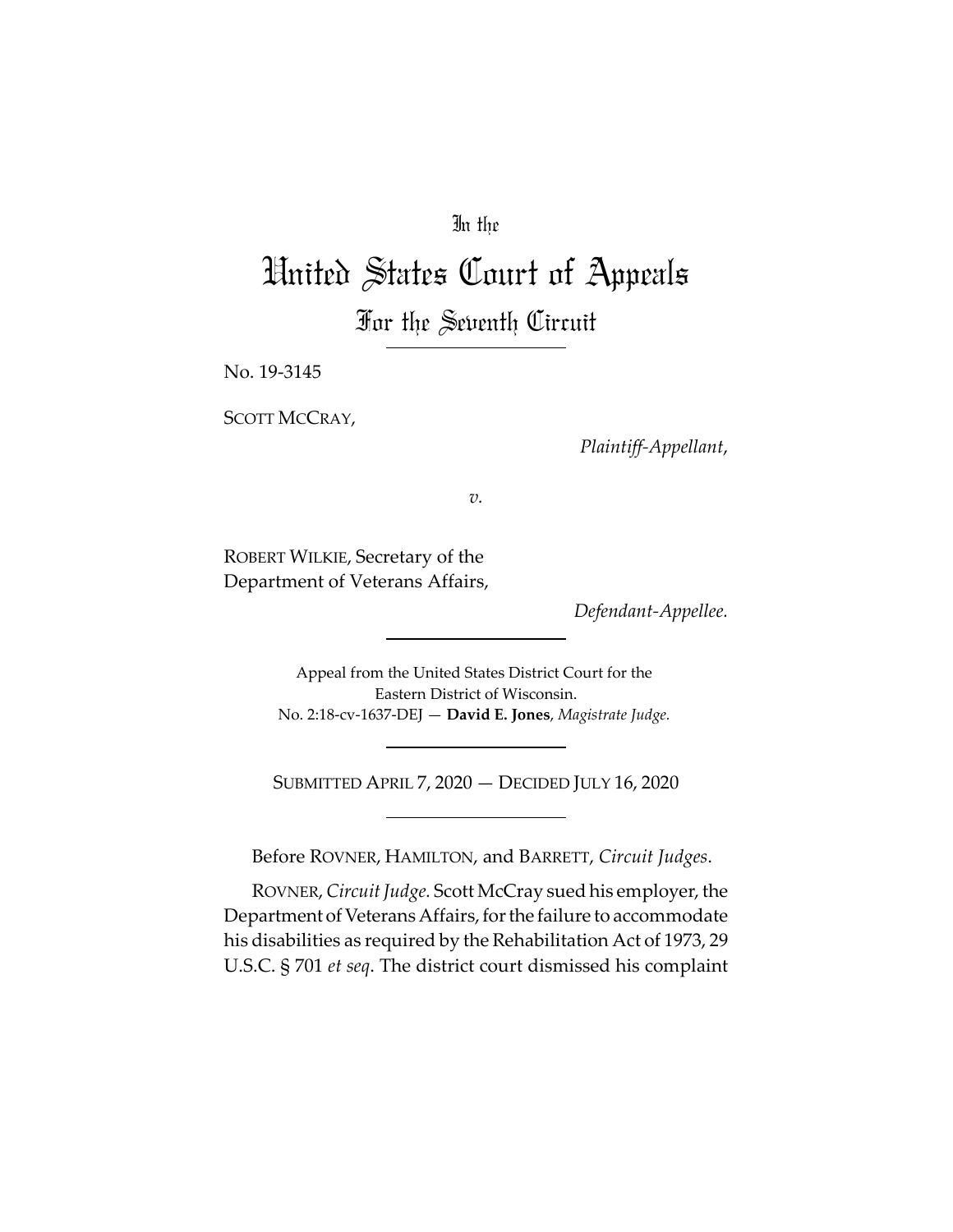for failure to state a claim. We reverse in part and remand for further proceedings.

**I.**

As this case was resolved against McCray at the pleading stage, we assume the truth of the well‐pleaded facts in his complaint. *See*, *e.g.*, *Huon v. Denton*, 841 F.3d 733, 738, 742–43 (7th Cir. 2016).

McCray is an employee of the Department of Veterans Affairs ("VA"). McCray worked at the Milwaukee VA Vet Center as a readjustment counselor from July 1997 until September 2000, when he left for graduate studies. After earning a Master's degree in Educational Psychology/ Community Counseling and practicing as a community psychologist, he returned to the VA in March 2004 as a Mental Health Case Manager. In that capacity, McCray provides a variety of support services for military veterans, among them engaging in one‐on‐one counseling (including drug and alcohol counseling), conducting clinical groups, helping to complete benefits applications, making in-home visits in at-risk neighborhoods, providing case management for veterans with severe mental illness, and transporting clients to clinical appointments.

McCray alleges that he was subject to multiple forms of workplace discrimination. Two of the three claims he has pursued on appeal are claims that the VA failed to accommo‐ date his disabilities; the third is a disparate treatment claim positing that other VA employees received more favorable accommodations than he did based on their race. (McCray is African American; the comparators are white women.)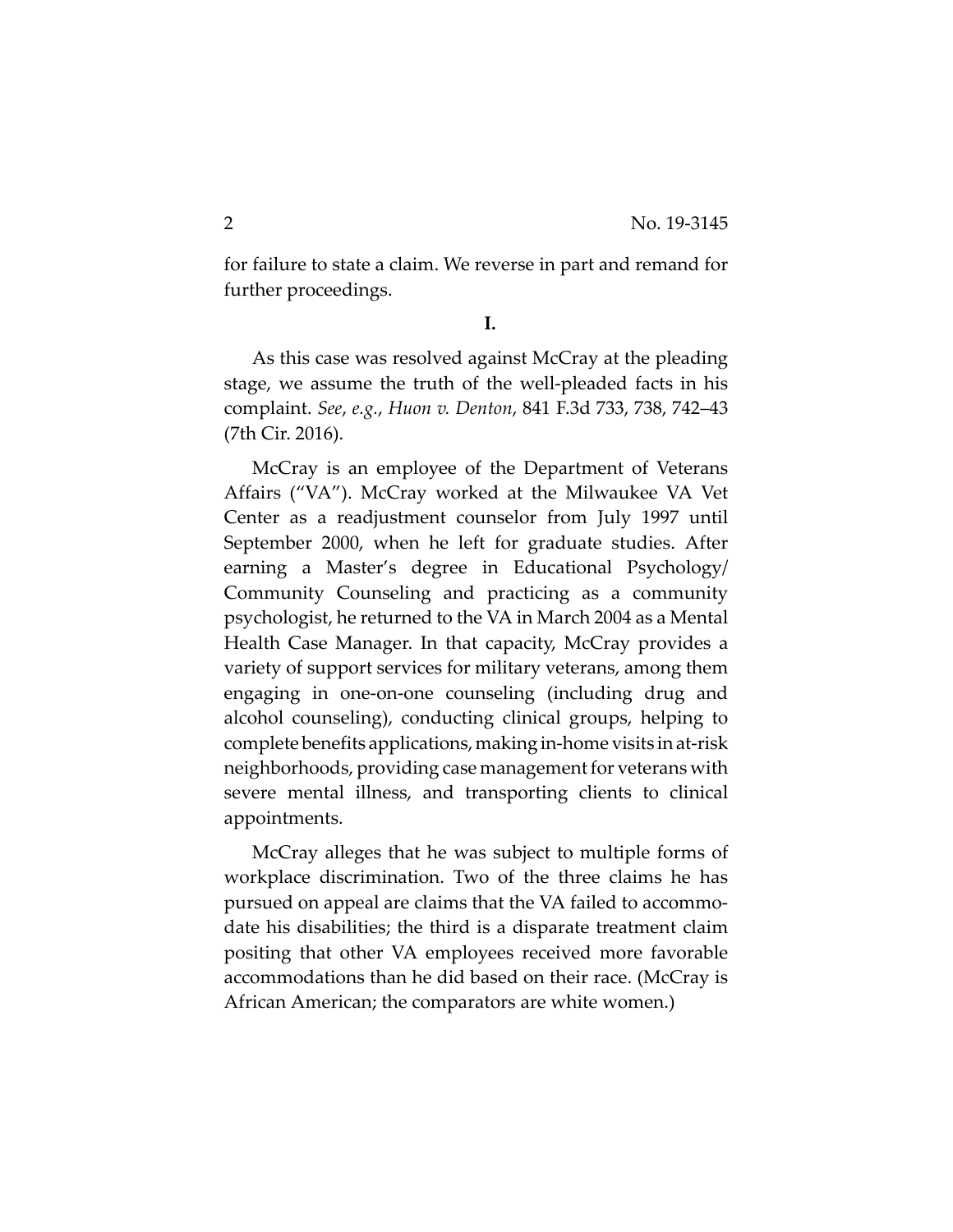#### No. 19-3145 3

McCray served in the Army for a period of eight years in the 1980s (achieving the rank of Sergeant prior to his honorable discharge), and in the course of his service sustained injuries to his big toes, ankles, knees, lower back, and shoulders. He also sustained mental injuries and has been diagnosed as having an adjustment disorder with depressed moods. As of February 2013, his VA disability rating was 100 percent. In addition to his service-related disabilities, McCray suffers from hypertension, arthritis, diabetes, sarcoidosis (which is in remission), and post‐traumatic stress disorder ("PTSD"). McCray's physical disabilities have a substantial negative impact on his ability to bend, stoop, climb, reach, twist, carry, sleep, and walk; pain attributed to McCray's arthritis also causes him to experience difficulty with concentration. His mental disabilities likewise affect his ability to concentrate and in addition his breathing ability; they also contribute to a sense of extreme fatigue.

In July 2012, McCray asked his supervisor, Dr. Erin Williams, that the van he was using to transport VA clients to their appointments be replaced, because the van was hurting his knee. Since his return to the VA in 2004, McCray had not previously needed an accommodation in order to perform his duties. After a preliminary meeting between McCray and an ergonomics employee in August, the van was evaluated in October by a specialist, who concluded that the "knot" on McCray's knee seemed to be caused by a lack of leg room in the van. (McCray is 6 feet 3 inches tall and weighs 390 pounds.) In November, the van began to "buck[ ] and jerk[ ]" in traffic. Although the motor pool evaluated the van and told McCray they could find nothing wrong, a co‐worker who drove the van one day experienced the same problem and told McCray the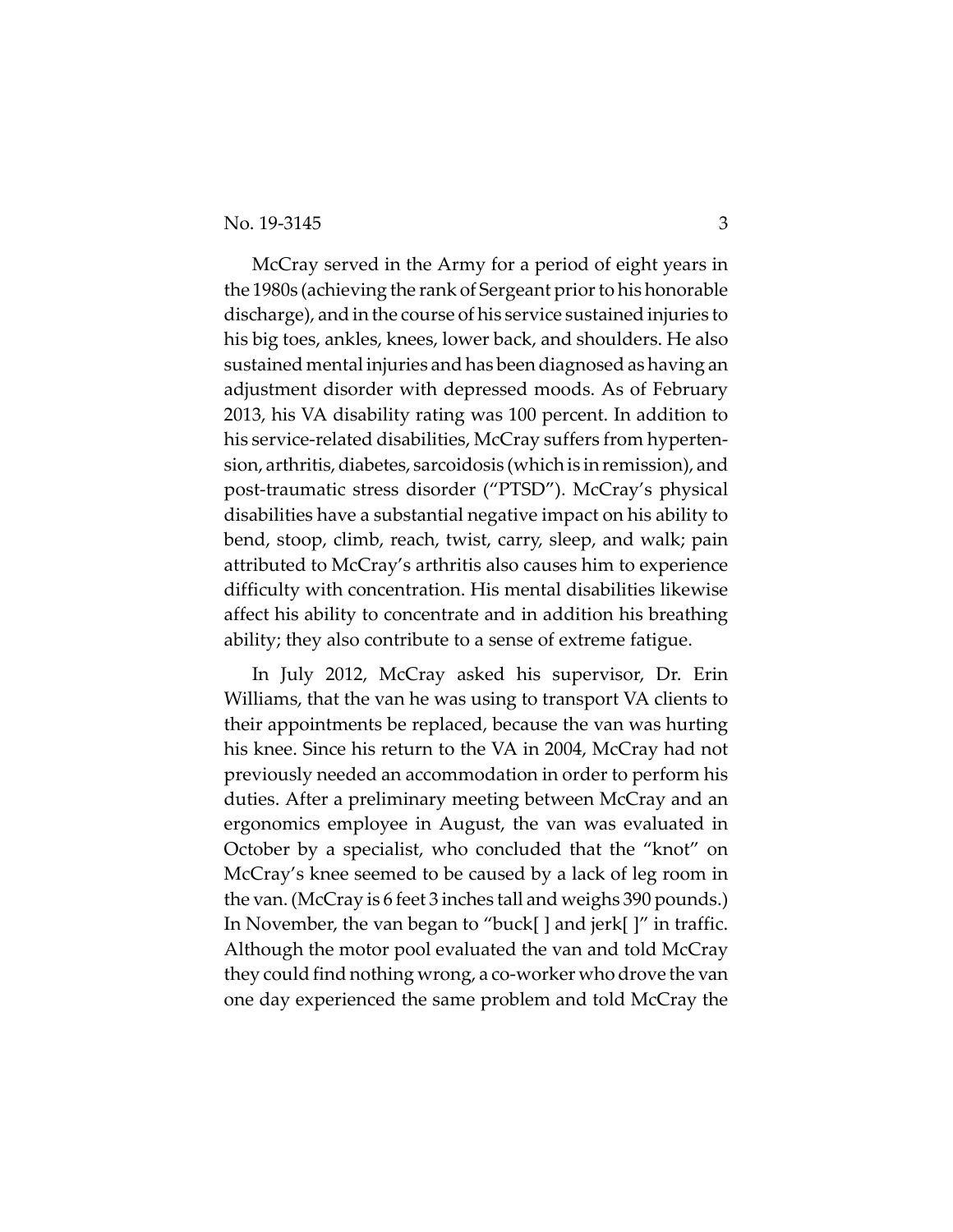van was unsafe. In December, he was offered a temporary replacement van which he eventually accepted, but the replacement van allegedly had a cracked windshield, no rear brakes, inoperable power steering and horn, and was too small: McCray described it as worse than the original. McCray continued to ask for an appropriate replacement van as he had since he first made the request in July, but he did not get it until June 2013, 19 days after he told Williams that he was going to file an EEO complaint over the matter.

In 2014, shortly after a white female coworker complained about her van bucking and jerking, all of the case managers received new vans.

InAugust 2013,McCray filed a charge (his second) with the Equal Opportunity Employment Commission ("EEOC") complaining that he had improperly been denied a promotion to a higher grade level and that the VA had not reasonably accommodated him when he had requested a replacement van.

In October 2013, McCray experienced difficulty concentrating at work, which he attributed to various acts of discrimina‐ tion and retaliation committed by co‐workers in the wake of the charges he had filed with the EEOC. He was initially granted a two‐week leave of absence, after which he returned to work and suffered a series of panic attacks. He asked that he be reassigned to another position as a reasonable accommoda‐ tion; he also was prescribed (and granted) a second leave of 30 days. The following month, he was advised that the VA was unable to find him a reassignment. In response, McCray indicated that he could probably manage to continue working without reassignment if he were to be given an office on a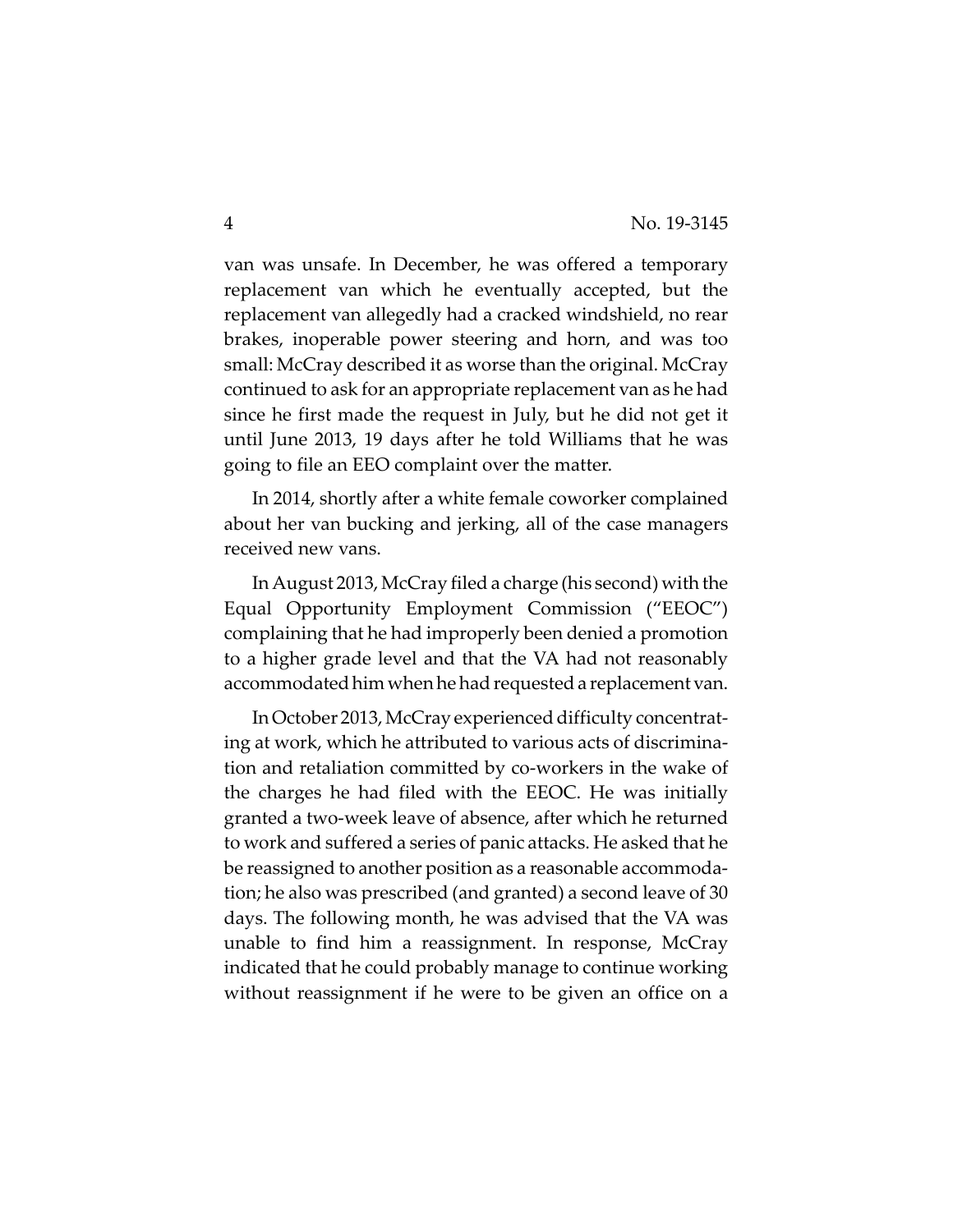lower floor as an accommodation to his disabilities. That request was denied, notwithstanding the fact that there were vacant offices two floors down in the building.

By contrast, when a white female co-worker requested in February or March 2014 that her office be moved due to a medical condition, her request was granted.

McCray filed a complaint in the district court asserting, inter alia, claims of disability discrimination under the Rehabilitation Act of 1973, and race and sex discrimination in violation of Title VII of the Civil Rights Act of 1964.

The VA moved to dismiss for failure to state a claim on which relief could be granted, and the Magistrate Judge (to whom the parties had consented to resolve the case pursuant to Federal Rule of Civil Procedure 73) granted the motion with prejudice.1 As to the delay in providing McCray with a replacement van, the court assumed that the allegations of the complaint were sufficient to indicate that McCray was a qualified individual with a disability and that his employer was aware of his disability. R. 27 at 13. But because the VA eventually did provide him with an appropriate van, the court concluded that he had been accommodated and that, conse‐ quently, he had no viable failure‐to‐accommodate claim. R. 27 at 13. As to the refusal to reassign McCray or move his office,

<sup>1</sup> Because the Magistrate Judge resigned from the bench shortly after ruling on the motion to dismiss and consequently this case will necessarily be reassigned on remand, we need not address McCray's contention that the Magistrate Judge should have recused himself and allowed the motion to be decided by a different judge, as he had previously advised the parties he would do. *See* R. 29 at 3.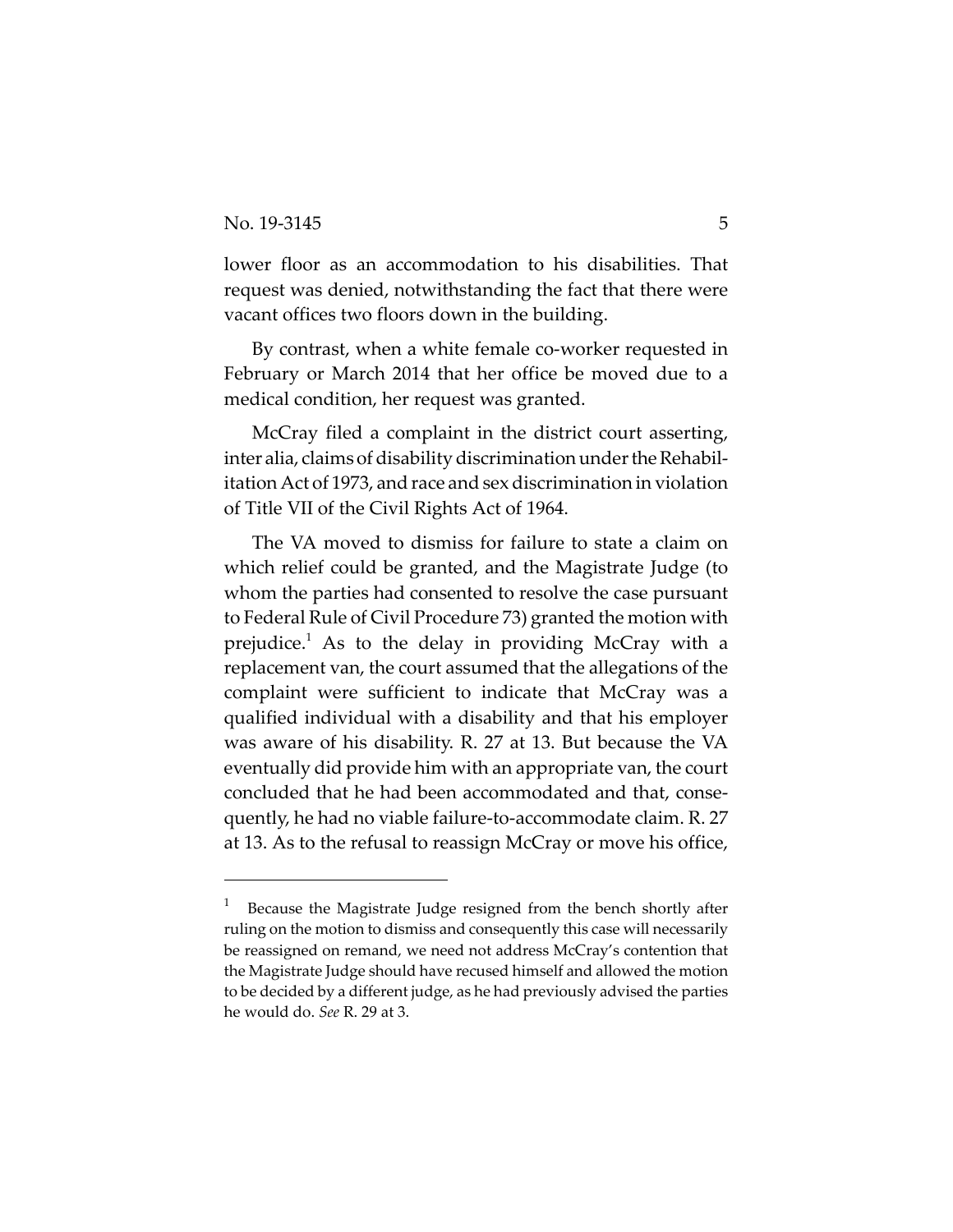the court concluded that none of the complaint's allegations supported a reasonable inference that he needed to move offices in order to perform the essential functions of his job. R. 27 at 14. The court did not address the race and sex discrimi‐ nation claims that McCray presses here because, as we note below, those claims were not addressed in the briefing on the motion to dismiss. *See* R. 27 at 7–8.

#### **II.**

We review the district court's decision to dismiss the complaint de novo, accepting as true all well‐pleaded facts and drawing all reasonable inferences in the plaintiff's favor. *E.g.*, *Word v. City of Chicago*, 946 F.3d 391, 393 (7th Cir. 2020). To survive a motion to dismiss, the allegations in the complaint "must plausibly suggest... a right to relief, raising that possibility above a speculative level," *Horist v. Sudler & Co.*, 941 F.3d 274, 278 (7th Cir. 2019) (quoting *EEOC v. Concentra Health Servs., Inc.*, 496 F.3d 773, 776 (7th Cir. 2007)), and give the defendant fair notice of what claim the plaintiff is making and what the basis for that claim is, *Windy City Metal Fabricators & Supply, Inc. v. CIT Tech. Fin. Servs., Inc.*, 536 F.3d 663, 667 (7th Cir. 2008) (citing *Bell Atl. Corp. v. Twombly*, 550 U.S. 544, 555, 127 S. Ct. 1955, 1964 (2007)). We conclude that McCray has set forth at least one viable claim of disability discrimination based on the VA's delay in providing him with the accommodation of a new van.

#### A. *Delay in providing adequate replacement van.*

The Rehabilitation Act requires a federal employer to reasonably accommodate the known physical and mental disabilities of a qualified employee. *See* 29 U.S.C. § 794;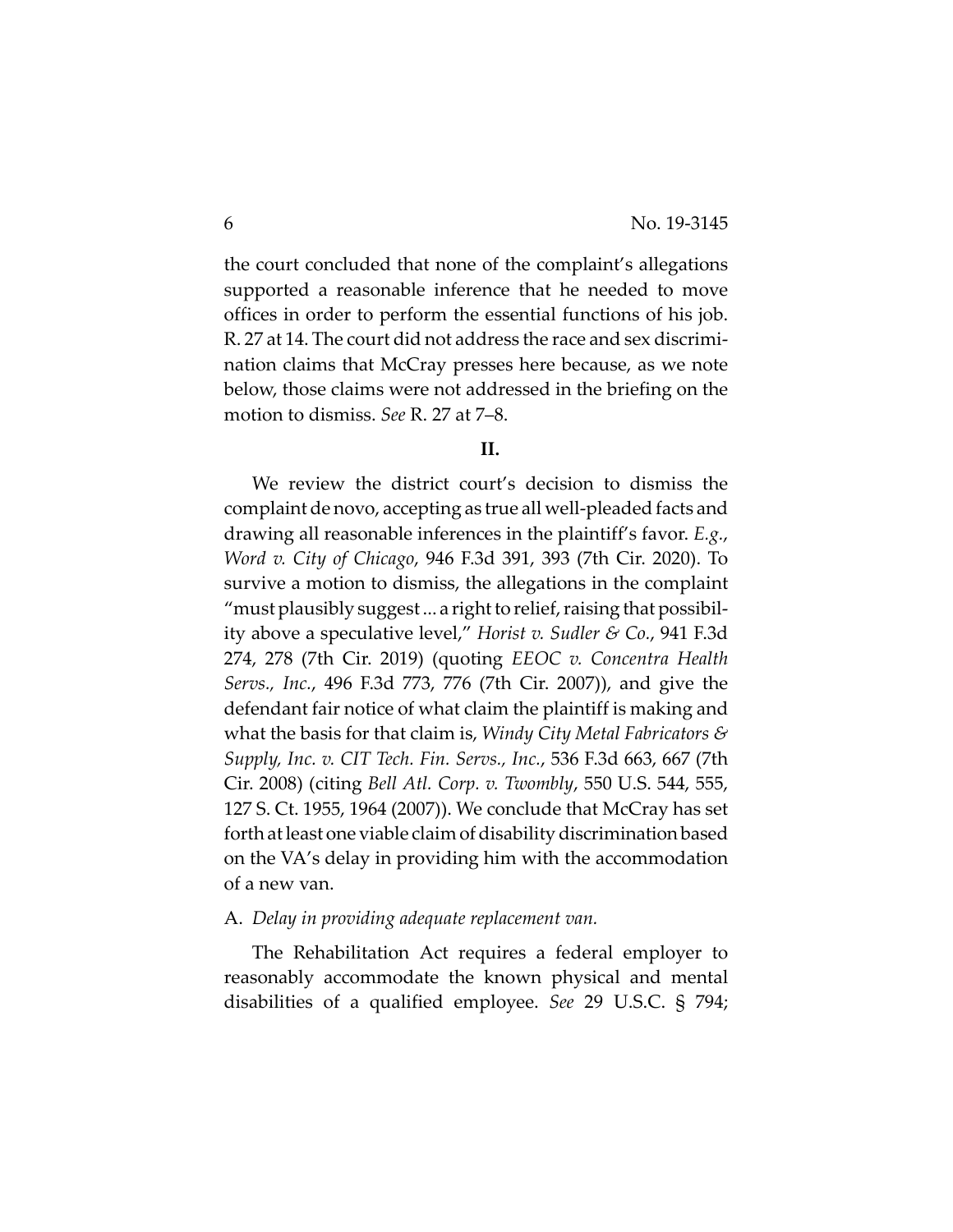#### No. 19-3145 7

*McWright v. Alexander*, 982 F.2d 222, 225 (7th Cir.1992). The Rehabilitation Act incorporates the standards of the Americans with Disabilities Act in determining whether an employer has discriminated against its employee, and so we look to cases decided under both statutes in evaluating an employer's compliance with this duty. § 794(d); *Ashby v. Warrick Cnty. Sch. Corp.*, 908 F.3d 225, 230 n.10 (7th Cir. 2018); *Felix v. Wis. Dep't of Transp.*, 828 F.3d 560, 568–69 (7th Cir. 2016); *Brumfield v. City of Chicago*, 735 F.3d 619, 630 (7th Cir. 2013).

Like the district court, we have no difficulty assuming that McCray was a qualified individual with a disability and as such was entitled to a reasonable accommodation for that disability. R. 27 at 12. McCray has alleged that he has a variety of physical and mental limiting conditions, a number of which obviously could affect major life activities. He also alleges that prior to 2012, he had been able to perform the essential functions of his job without any accommodation, and that all he needed to continue doing so after that point was a new van to resolve the difficulty he had begun to experience with his knee. The question is whether the VA's delay in providing him with that van could potentially equate with the denial of a reasonable accommodation.

An unreasonable delay in providing an accommodation for an employee's known disability can amount to a failure to accommodate his disability that violates the Rehabilitation Act. *Jay v. Intermet Wagner*, 233 F.3d 1014, 1017 (7th Cir. 2000) (ADA) ("unreasonable delay in providing an accommodation can provide evidence of discrimination"); *see also Valle‐Arce v. Puerto Rico Ports Auth.*, 651 F.3d 190, 200–01 (1st Cir. 2011) (ADA); *Mogenhan v. Napolitano*, 613 F.3d 1162, 1168 (D.C. Cir.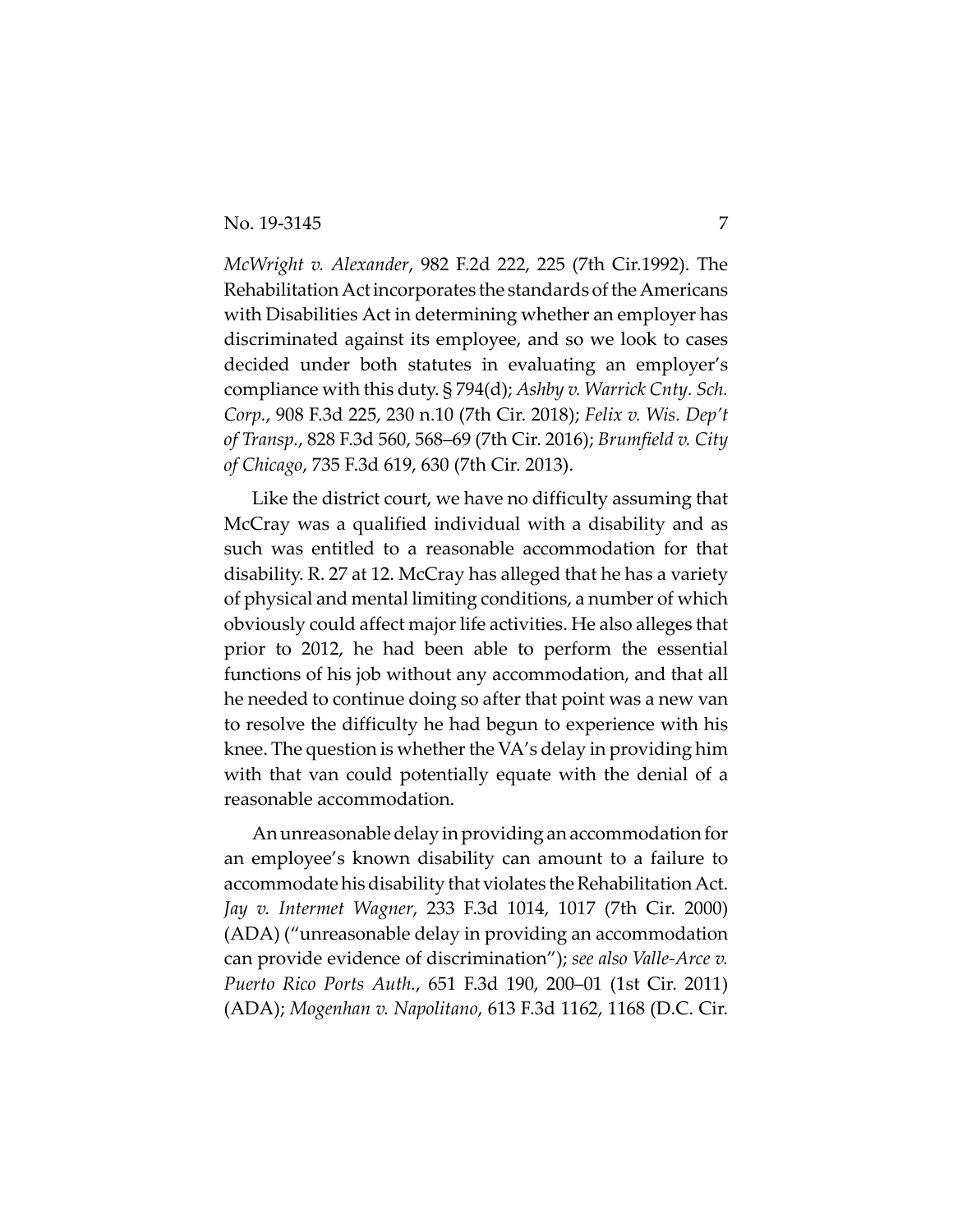2010) (Rehabilitation Act); *Selenke v. Med. Imaging of Colo.*, 248 F.3d 1249, 1262 (10th Cir. 2001) (ADA). Whether a particular delay qualifies as unreasonable necessarily turns on the totality of the circumstances, including, but not limited to, such factors as the employer's good faith in attempting to accommodate the disability, the length of the delay, the reasons for the delay, the nature, complexity, and burden of the accommodation re‐ quested, and whether the employer offered alternative accommodations. *See Selenke*, 248 F.3d at 1262–63; *Olson v. Chao*, 2019 WL 4773884, at \*18 (D. Mass. Sept. 30, 2019); *Sturz v. Wis. Dep't of Corrections*, 642 F. Supp. 2d 881, 889 (W.D. Wis. 2009).

McCray did not waive this claim for failing to develop it below, as the VA argues. Although McCray's presentation in the district court certainly could have made a better legal case for this claim, a review of the complaint and his memorandum opposing dismissal below leaves little doubt that the delay in accommodating him was among the claims he meant to assert  $(R. 1 \mathbb{H} \mathbb{I} \mathbb{A}^{-61}$ ; R. 19 at 7), and the VA's own citation in the district court briefing (R. 17 at 12–13) to *Morris v. Ford Motor Co.*, 2016 WL 4991772 (W.D. Wis. Sept. 16, 2016) (which in turn cites *Jay*), on the matter of delay leaves no doubt that its counsel understood the nature of McCray's claim and the legal framework governing this claim.

The facts alleged in McCray's complaint present a plausible claim for relief based on the delay in accommodating his disability. McCray informed his supervisorthat the van he was driving was causing him pain when he was driving. An ergonomic specialist agreed that McCray needed a different van.Replacing the van arguably was not an especially complex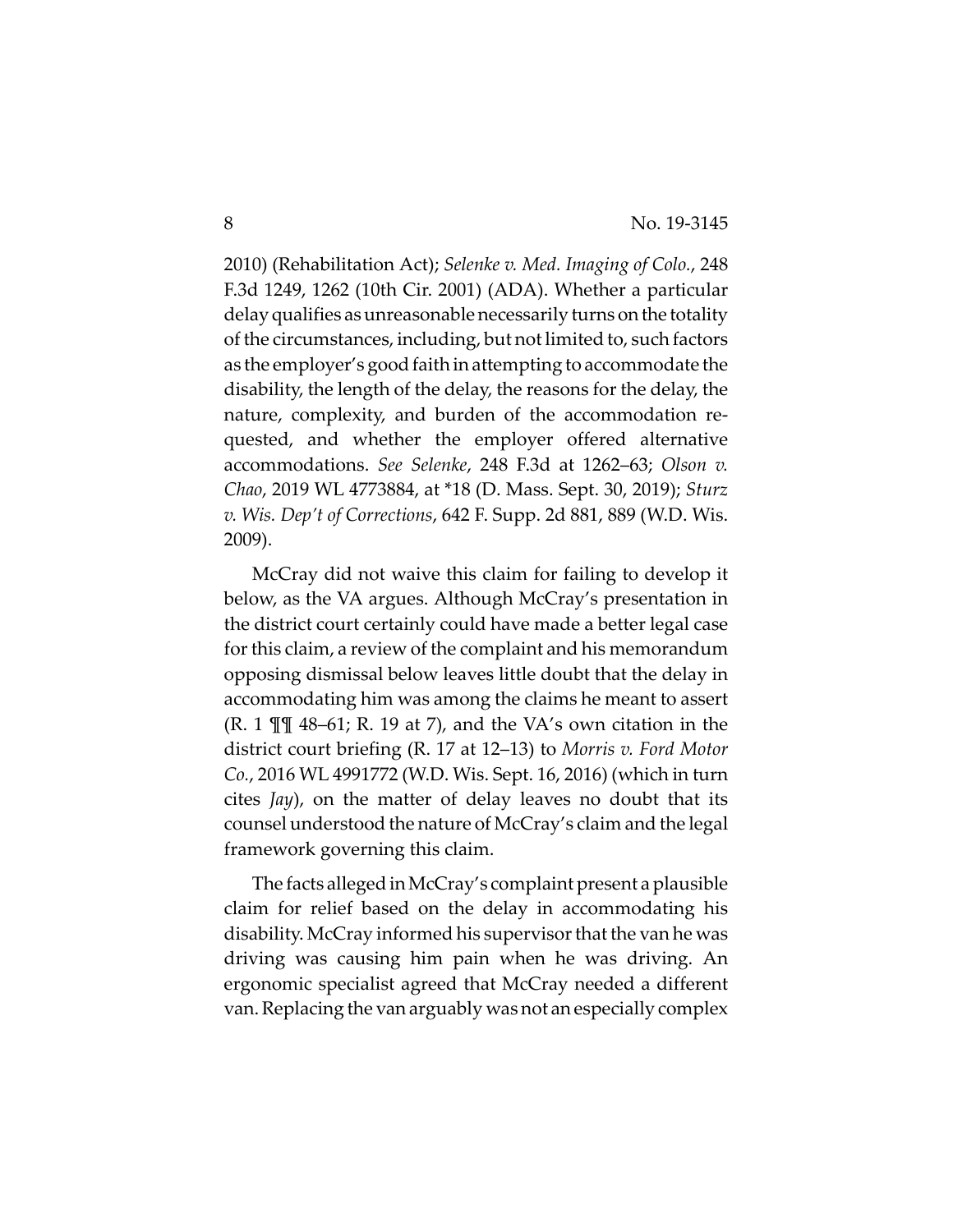or burdensome accommodation and, indeed, the following year, new vans were given to *all* counselors. McCray raised the issue at weekly staff meetings with his supervisor, and yet the only interim accommodation he was offered was a van that was *worse* in material respects. Apart from that, there was no dialogue with McCray about what else could be done and on what timeline, an omission that could be understood to violate the VA's duty to engage in an interactive process with its employee in an effort to arrive at an appropriate accommoda‐ tion, and also as evidence of his employer's lack of good faith. *See Yochim v. Carson*, 935 F.3d 586, 591 (7th Cir. 2019) (duty of reasonable accommodation includes requirement that both employer and employee engage in flexible interactive process and to make good faith effort to determine what accommoda‐ tion is necessary) (citing *Lawler v. Peoria Sch. Dist. No. 150*, 837 F.3d 779, 786 (7th Cir. 2016)); *Beck v. Univ. of Wis. Bd. of Regents*, 75 F.3d 1130, 1135 (7th Cir. 1996) ("A party that obstructs or delays the interactive process is not acting in good faith. A party that fails to communicate, by way of initiation or response, may also be acting in bad faith."). Only when McCray threatened to file a charge with the EEOC did the VA finally provide McCray with an appropriate van. On these alleged facts, we cannot rule out the possibility that the factfinder might conclude the 11‐month delay in accommodat‐ ing McCray's disability was unreasonable.

In support of dismissal, the VA relies on several cases holding that delays of varying lengths in accommodating an employee's disability were not unreasonable. *See Jay*, 233 F.3d at 1017 (concluding that 20‐month delay in accommodating employee's disability by reassigning him to new position did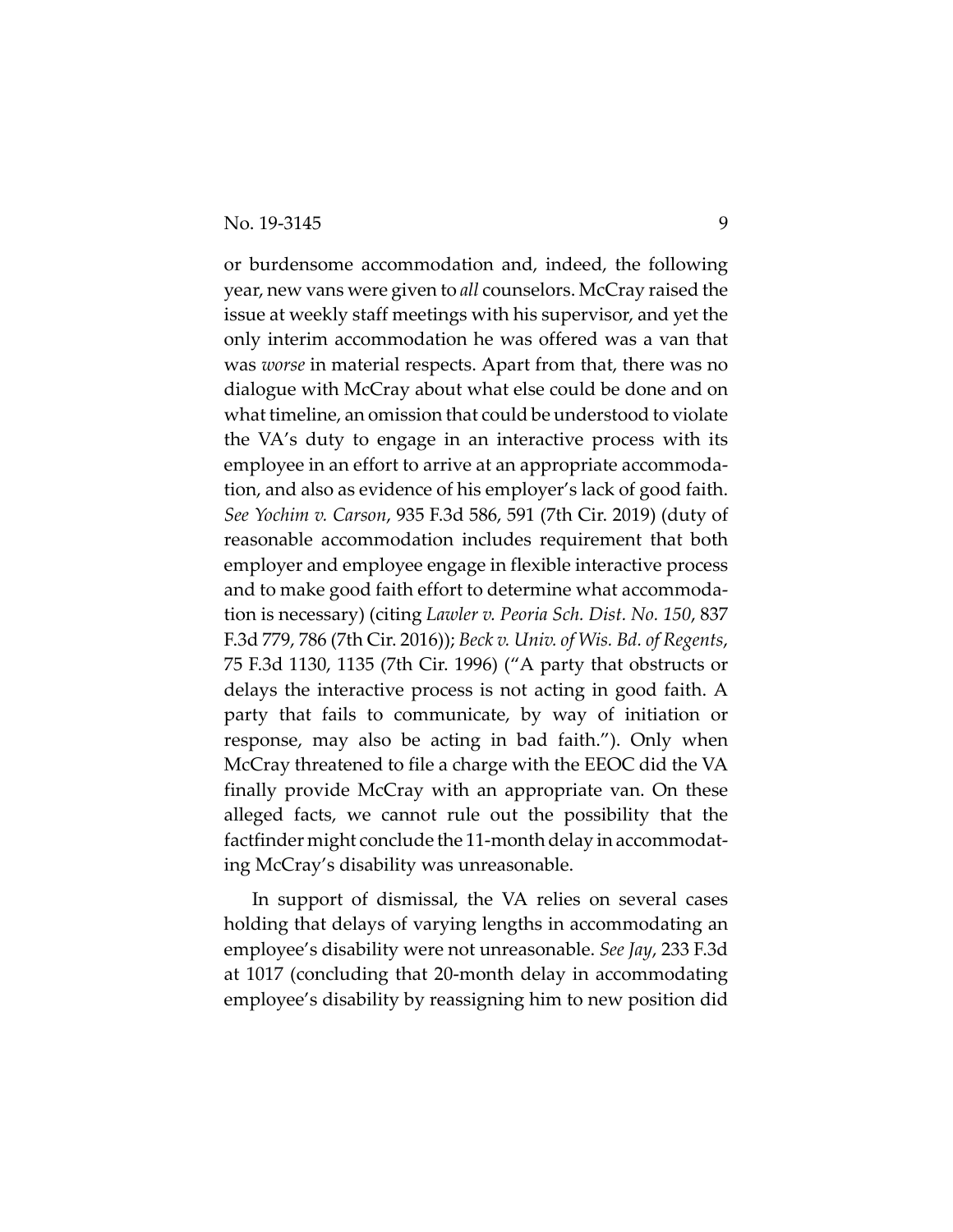not constitute a failure to accommodate where employer acted "reasonably and in good faith"); *Cloe v. City of Indianapolis*, 712 F.3d 1171, 1179 (7th Cir. 2013) ("We do not think a reasonable jury could find that the delay here [of two weeks to one month] in tracking down a new piece of equipment was unreasonable."), *overruled on other grounds by Ortiz v. Werner Enters., Inc.*, 834 F.3d 760, 764–65 (7th Cir. 2016); *Keen v. Teva Sales & Mktg., Inc.*, 303 F. Supp. 3d 690, 730 (N.D. Ill. 2018), *appeal docketed*, No. 18‐1769 (7th Cir. April 10, 2018). But these were summary judgment cases that presented developed factual records to the court, and none purports to say that a delay of any particular duration will invariably be reasonable regardless of the surrounding circumstances. As we have said, whether a particular delay is reasonable turns on the facts of a given case. McCray's allegations do not preclude a finding of unreasonableness. *See*, *e.g.*, *Krocka v. Riegler*, 958 F. Supp. 1333, 1342 (N.D. Ill. 1997) (declining to hold, on motion to dismiss, that eight‐month delay in granting plaintiff his requested job assignment was reasonable as matter of law).

#### B. *Refusal to reassign McCray or give him a new office.*

McCray also alleges that the VA failed to accommodate him when he requested reassignment or a new office, based on the stress he was experiencing (manifesting, ultimately, in panic attacks) due to various discriminatory actions taken by his superior (with whom he had a tense relationship) and his co‐ workers, which he attributes to prior discrimination charges he had filed.

As the complaint stands now, it is not clear whether this is really a claim based on his employer's failure to reasonably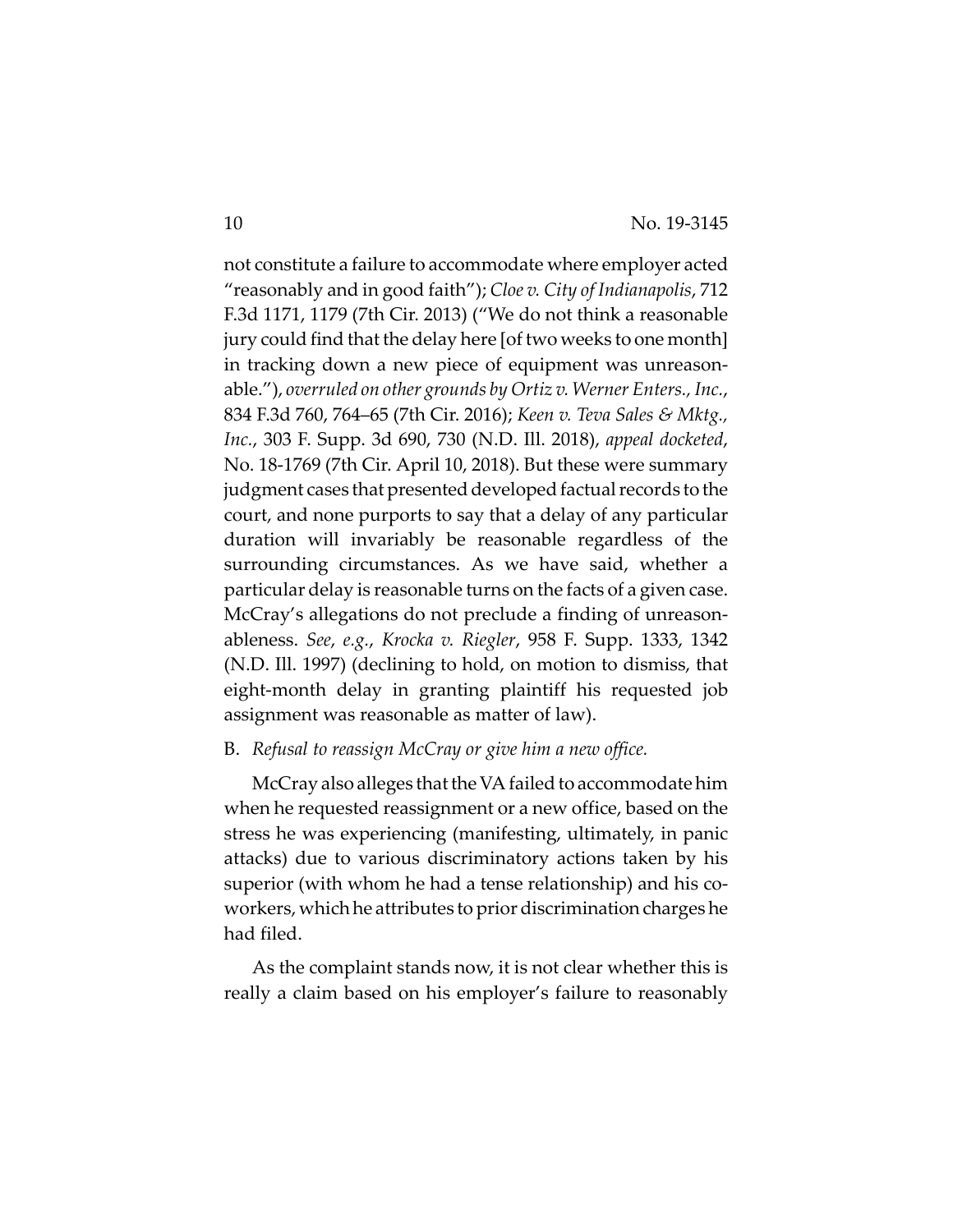accommodate a known disability or instead is a retaliation claim or a hostile environment claim. For example, the allega‐ tions are not pellucid as to what specific disabling condition or conditions McCray's reassignment and new office requests were based on, such that the VA had a duty to consider a possible accommodation to those conditions; and the briefing does little to clear up this point. We might infer from the complaint that McCray's difficulty in concentration and his panic attacks were due to his PTSD, and that assignment to a different position or workspace might be helpful to the extent the change would put distance between himself and the individuals whose actions were triggering his difficulties. *See* R.1 ¶¶ 79–85. But his opening brief suggests that a new office was necessary to alleviate physical difficulties posed by his knee disability. McCray Br. 14. In any event, because we are remanding for further proceedings on the claim that the VA unreasonably delayed accommodating McCray's need for a new van, McCray will have the opportunity to attempt to clarify and support this claim.

C. *Disparate treatment based on race and gender in providing accommodation*

Finally, McCray has argued that his complaint plausibly states claims for race and sex discrimination based on the VA's response to the requests of other employees for new equipment or a new office as compared with its response to his requests for accommodation to his disabilities. He alleges, for example, that when in 2014 a white, female co‐worker "complained about her Uplander [van] bucking and jerking, all of the case managers received new vans." R. 1  $\parallel$  61. As we have noted, this allegation supports McCray's contention that the VA was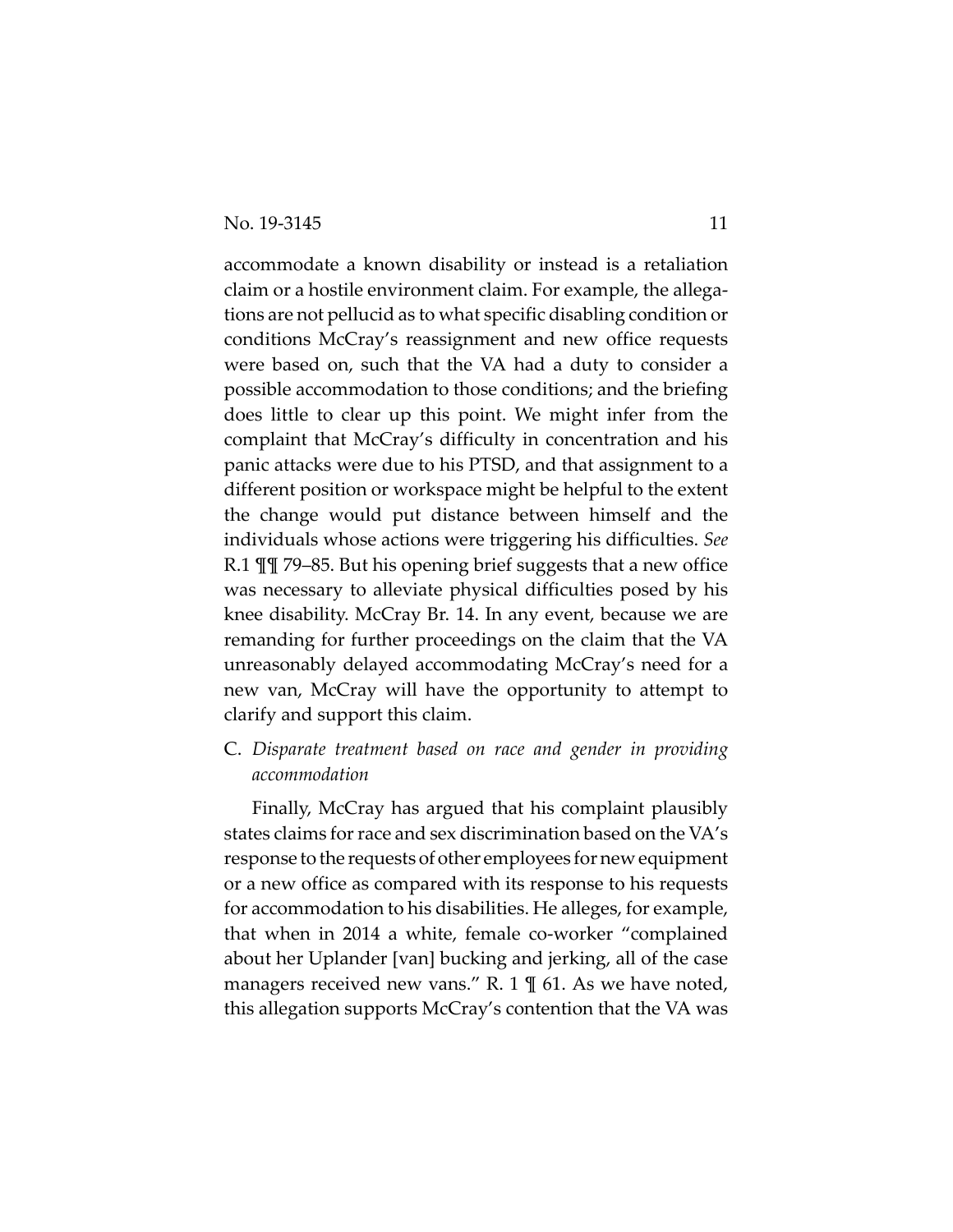guilty of unreasonable delay in accommodating his need for a new van in violation of the ADA, but McCray contends that it additionally supports a claim ofrace and sex discrimination in violation of Title VII. Similarly, McCray points out that another white, female co-worker was given a new office when she requested one due to a medical condition, whereas he was not. R. 1  $\parallel$  85. This too he cites as an instance of race and sex discrimination.

But McCray waived these claims by not identifying and addressing them in responding to the VA's motion to dismiss. Although the VA's memorandum in support of the motion addressed other instances of alleged discrimination in violation of Title VII, it evidently did not perceive these instances of alleged disparate treatment as presenting claims of race and sex discrimination as opposed to a failure to accommodate McCray's disabilities. *See* R. 17 at 1–2 (summarizing claims presented in McCray's complaint). When McCray responded to the motion to dismiss, he did not correct the VA's apparent oversight by arguing that these disparities also supported claims of race and sex discrimination. *See* R. 19. His failure to do so amounted to a waiver of any such claims. *See United Cent. Bank v. Davenport Estate LLC*, 815 F.3d 315, 318 (7th Cir. 2016); *Lekas v. Briley*, 405 F.3d 602, 614–15 (7th Cir. 2005).

### **III.**

The dismissal of McCray's complaint is reversed in part. McCray has alleged a viable claim that the VA failed to accommodate his disability as a result of the delay in providing him with a new van. He shall also be free to amend his complaint in order to clarify the nature of his claim(s) as to the